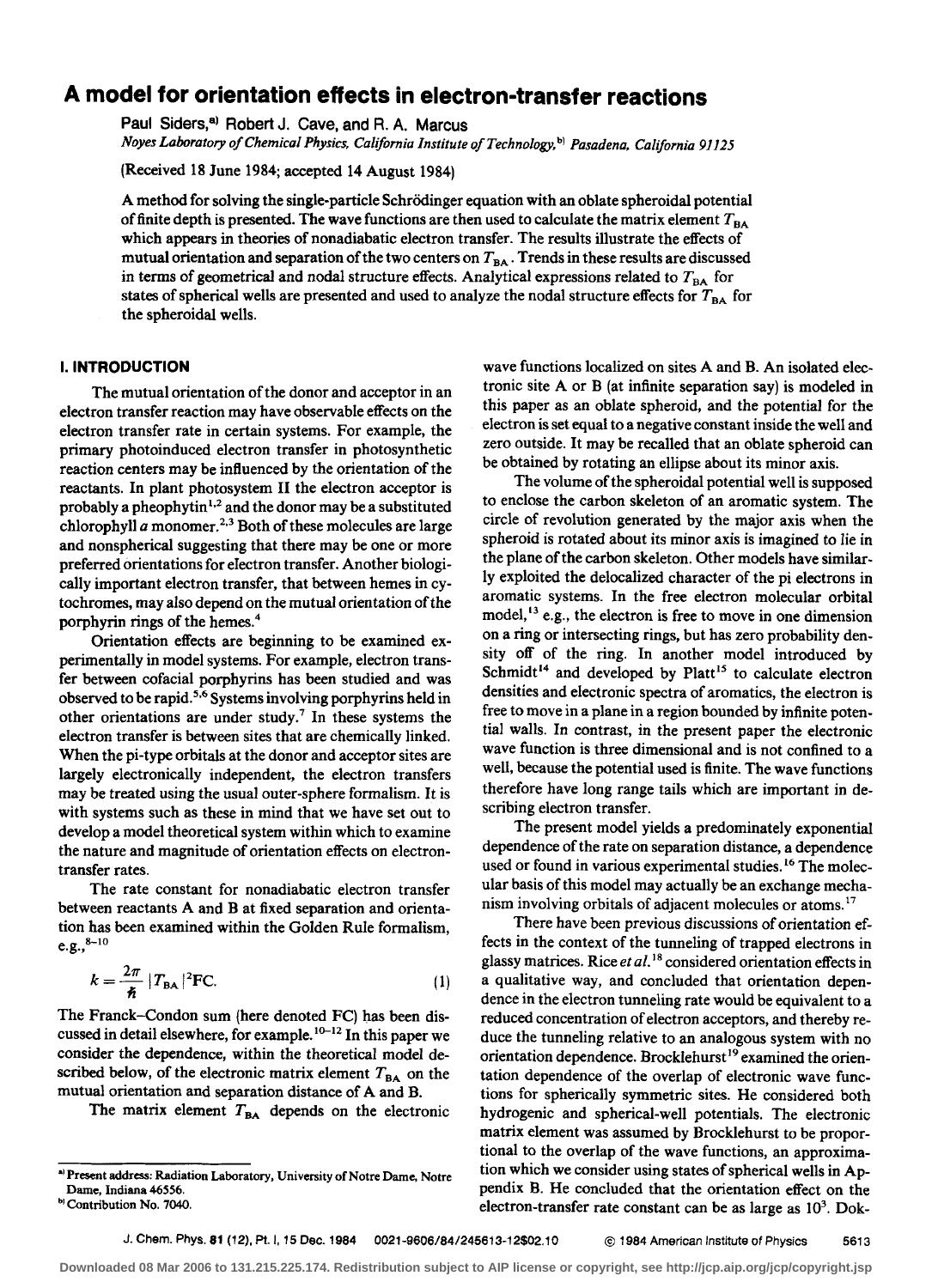torov *et al.*<sup>20</sup> considered an angular factor,  $\cos^n \Theta$ , in the unimolecular rate constant for electron tunneling between spherical sites. For  $n \leq 4$ , the effect of this angular dependence was to reduce the overall rate constant. The present paper considers sites that are asymmetric and therefore geometrically orientable and which presumably better represent the aromatic systems toward which this study is aimed.

Spectral properties of porphyrin compounds have been examined by numerous workers using semiempirical electronic structure methods. <sup>21</sup>*Ab initio* techniques have also been used to examine porphyrin electronic structure.<sup>22,23</sup> Calculations on diporphyrin systems and their low-lying charge transfer states have been recently reported.<sup>24</sup> Electronic structure techniques have been used to study orientation and distance effects for a model transition metal redox pair25 as well as for face-to-face porphyrins at small separation distances using both semiempirical and *ab initio* methods.<sup>26,27</sup> For porphyrin electron transfers *ab initio* calculations of the electronic matrix element are extremely lengthy. Moreover, *ab initio* techniques which employ Gaussian basis functions are better suited to describe wave functions inside molecules than to depict the long-range tails of the wave functions. While our model is significantly less detailed than that on which these wave functions are based, the present aim is to include the general features of the problem. In fact, it is the simplicity of the model which facilitates the calculations presented here.

The paper is organized as follows. In Sec. II the model for the potential and the wave functions used are briefly described, the calculation of the electron transfer matrix element is outlined, and results from calculations of the matrix element are presented. In Sec. III a more detailed description of the calculation of the single-site wave functions is given. The results for the electron transfer matrix element calculations are discussed in Sec. IV. Concluding remarks are given in Sec. V. The relation between the Golden Rule rate expression and the matrix element is given in Appendix A. Expressions for the matrix element for states of spherical wells are derived in Appendix B. Applications to molecules of experimental interest will be presented in a subsequent article.

### II. **WAVE FUNCTIONS AND RESULTS**

# **A. The model**

The model involves the interaction of two sites, labeled A and B (e.g., molecules or electronically isolated chromophores). The single-site wave functions are taken to be oneelectron wave functions, i.e., only the transferable electron is considered explicitly. The potential in which the electron moves is modeled as an oblate spheroidal well. A cross section of the potential is sketched in Fig. 1. The potential is independent of  $\varphi$ , the angle of rotation about the *z* axis. The cross section is an ellipse having semimajor axis *a,* semiminor axis *b*, and eccentricity  $e \equiv \sqrt{1 - b^2/a^2}$ . The potential  $V$  is zero outside the well and has a constant negative value inside. Actually, there will also be a Coulombic term when the molecule is charged,  $28$  but it is assumed, for the present, that in a medium with some polarity this contribution is small relative to the values of  $V_0$  used below.



FIG. I. Potential well for a single site. There is cylindrical symmetry about the *z* axis.

It is convenient to use oblate spheroidal coordinates  $(\xi, \eta, \varphi)$ , defined by

$$
x = \frac{1}{2}d \left[ (1 + \xi^2)(1 - \eta^2) \right]^{1/2} \cos \varphi,
$$
  
\n
$$
y = \frac{1}{2}d \left[ (1 + \xi^2)(1 - \eta^2) \right]^{1/2} \sin \varphi,
$$
  
\n
$$
z = \frac{1}{2}d\xi \eta,
$$
\n(2)

where  $0 \le \xi$ ,  $-1 \le \eta \le 1$ ,  $0 \le \varphi \le 2\pi$ . The scale factor d has been chosen so that the surface of the potential well is described by the single radial-like coordinate  $\xi$ . With  $d = 2\sqrt{a^2 - b^2}$ , V is defined as

$$
V = \begin{cases} -V_0; & \text{if } \leq 5_0 = 2b/d \\ 0; & \text{if } > 5_0 \end{cases} (3)
$$

Contours of the coordinate system are presented in Fig. 2. (The angular coordinate  $\varphi$ , not shown, is defined as for spherical coordinates.) The surface  $\xi = 0$  is a disk of diameter d. The surface  $\eta = 0$  is the xy plane minus this disk.

Spherical coordinates r and  $\theta$  are given in terms of oblate spheroidal coordinates:

$$
r = \frac{d}{2} (1 + \xi^2 - \eta^2)^{1/2},
$$
  
\n
$$
\cos \theta = \xi \eta (1 + \xi^2 - \eta^2)^{-1/2}
$$
\n(4)



FIG. 2. Oblate-spheroidal coordinate system. Contours of constant *5* are indicated by solid lines. The dashed lines are contours of constant  $\eta$ . The contours of constant  $\eta$  on the right are for  $\varphi = 0$ , on the left for  $\varphi = \pi$ .

J. Chern. Phys., Vol. 81, No. 12, Pt. I, 15 December 1984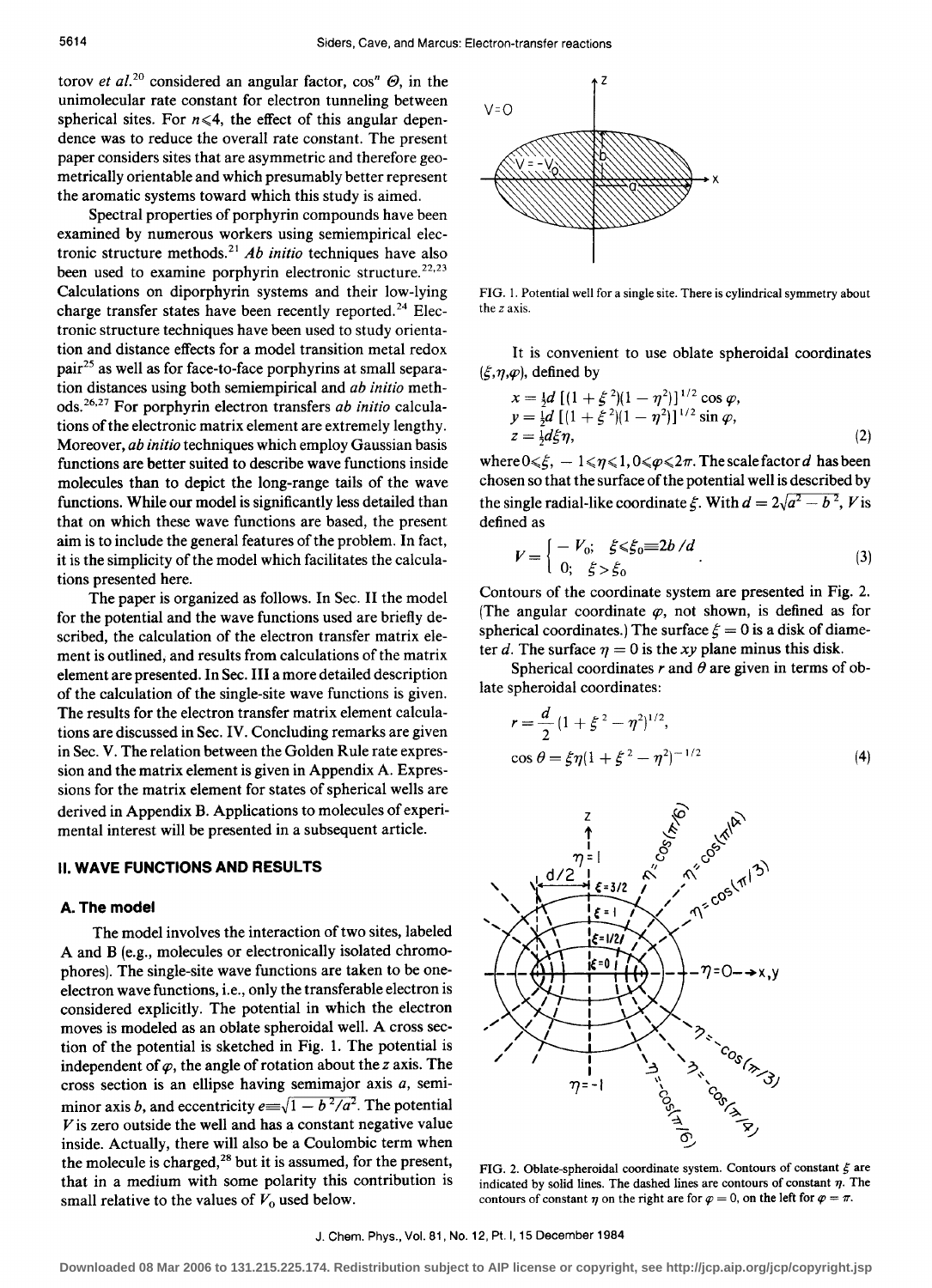It is clear that the oblate spheroidal coordinates become spherical coordinates at asymptotically large distances from the potential, in the sense that  $\xi \rightarrow 2r/d$  and  $\eta \rightarrow \cos \theta$  as  $r\rightarrow\infty$ .

The single-site wave functions sought are bound-state solutions to the Schrödinger equation with the potential of Eq. (3). The Schrodinger equation may be written as a pair of Helmholtz's equations, one satisfied inside the well and one outside, i.e.,

$$
(\nabla^2 + k^2)\Psi = 0\tag{5}
$$

with  $k^2 = 2m_e(E + V_0)/\hbar^2$  when  $\xi \le \xi_0$  and  $k^2 = 2m_e E/\hbar^2$ when  $\xi > \xi_0$ ,  $m_e$  being the electronic mass. The value of  $V_0$ affects the eigenvalue *E* and hence controls the rate of decay of the wave function with distance and ultimately the decay of the thermal matrix element.

In Sec. III it is shown that the wave function may be written as

$$
\Psi_{\min} = \begin{cases} \Psi_{\min}^i(\xi, \eta, \varphi) \equiv A_{\min} \sum_{r=0}^{\infty} C_n^i \psi_{\min}^i; & \xi \leq \xi_0, \\ \Psi_{\min}^o(\xi, \eta, \varphi) \equiv A_{\min} \sum_{r=0}^{\infty} C_n^o \psi_{\min}^o; & \xi \geq \xi_0, \\ n = 2r + m + s. \end{cases} (6)
$$

The value of *s* determines the parity of the wave function relative to the xy plane of the potential,  $\Psi_{m t u}$  being even when  $s = 0$  and odd when  $s = 1$ . The superscript i or  $o$  denotes the wave function inside or outside the well, respectively.

The functions  $\psi^i_{mn}$  and  $\psi^o_{mn}$  are solutions of the Schrödinger equation in oblate spheroidal coordinates when the potential is a constant over all space and is equal to its inner or outer value, respectively. Quantization in the case of a finite depth well is accomplished by requiring continuity of the wave function  $\Psi_{\mu\mu\nu}$  and its derivative at the boundary, i.e., at  $\xi = \xi_0$ .

The functions  $\psi_{mn}^{i,o}$  are separable in oblate spheroidal coordinates and may be written as



FIG. 4. Contours of  $\Psi$  for a state with  $(m,t,u) = (0,1,1)$ . a,b, and  $V_0$  are as in Fig. 3.  $E = -4.70 \text{ eV}$ . The heavy line is the well boundary. The contours are labeled with values of  $log_{10}|\Psi|$ . Dashed contours indicate  $\Psi$  < 0. Solid contours are for  $\Psi > 0$ . This state is referred to later as a  $(0, \pi)$  state.

$$
\psi_{mn}^{i}(\xi,\eta,\varphi)=R_{mn}^{i}(\xi;k_{i}^{2})S_{mn}^{i}(\eta;k_{i}^{2})\Phi_{m}(\varphi),\quad\xi\leq \xi_{0},\qquad(7a)
$$

$$
\psi_{mn}^o(\xi,\eta,\varphi)=R_{mn}^o(\xi;k^2)\mathcal{S}_{mn}^o(\eta;k^2)\Phi_m(\varphi),\quad \xi\geqslant \xi_0. \tag{7b}
$$

 $\Phi_m(\varphi)$  may be written as a linear combination of sin  $m\varphi$  and cos  $m\varphi$  and the number of nodes in  $\Phi_m(\varphi)$  is equal to 2m. The index *n* has been chosen to have the possible values  $n = m, m + 1, m + 2...$ 

The quantum numbers  $t$  and  $u$  in Eq. (6) will be described as follows:  $t$  is the number of nodal lines in the two dimensional  $\xi \eta$  subspace and u orders states of equal t by energy ( $u = 1,2,...$ ). At fixed  $V_0$ , a, and b, a wave function can usually be specified using *m, t,* and *u.* (Near an avoided crossing the nodal lines become increasingly complicated, however. When the nodal structure is not too distinct one could simply use *m* and a parameter which orders states of the given *m* by energy.)

Contour plots of wave functions for several states having  $m = 0$  are shown in Figs. 3–5. Energy levels<sup>29</sup> for several states are shown in Fig. 6 as a function of eccentricity at constant volume for the infinite potential case [Fig. 6(a)] and



FIG. 3. Contours of  $\Psi$  for a state with  $(m,t,u) = (0,0,1)$ ,  $V_0 = 10$  eV,  $E = -7.98$  eV,  $a = 4.85$  Å,  $b = 2.55$  Å. The heavy line is the well boundary. The contours are labeled with values of  $log_{10}|\Psi|$ . This state is referred to later as a  $(0, \sigma)$  state.



FIG. 5. Contours of  $\Psi$  for a state with  $(m,t,u) = (0,1,2)$ . a, b, and  $V_0$  are as in Fig. 3,  $E = -4.44$  eV. The various lines are as in Fig. 4.

**Downloaded 08 Mar 2006 to 131.215.225.174. Redistribution subject to AIP license or copyright, see http://jcp.aip.org/jcp/copyright.jsp**

J. Chern. Phys., Vol. 81, No. 12, Pt. I, 15 December 1984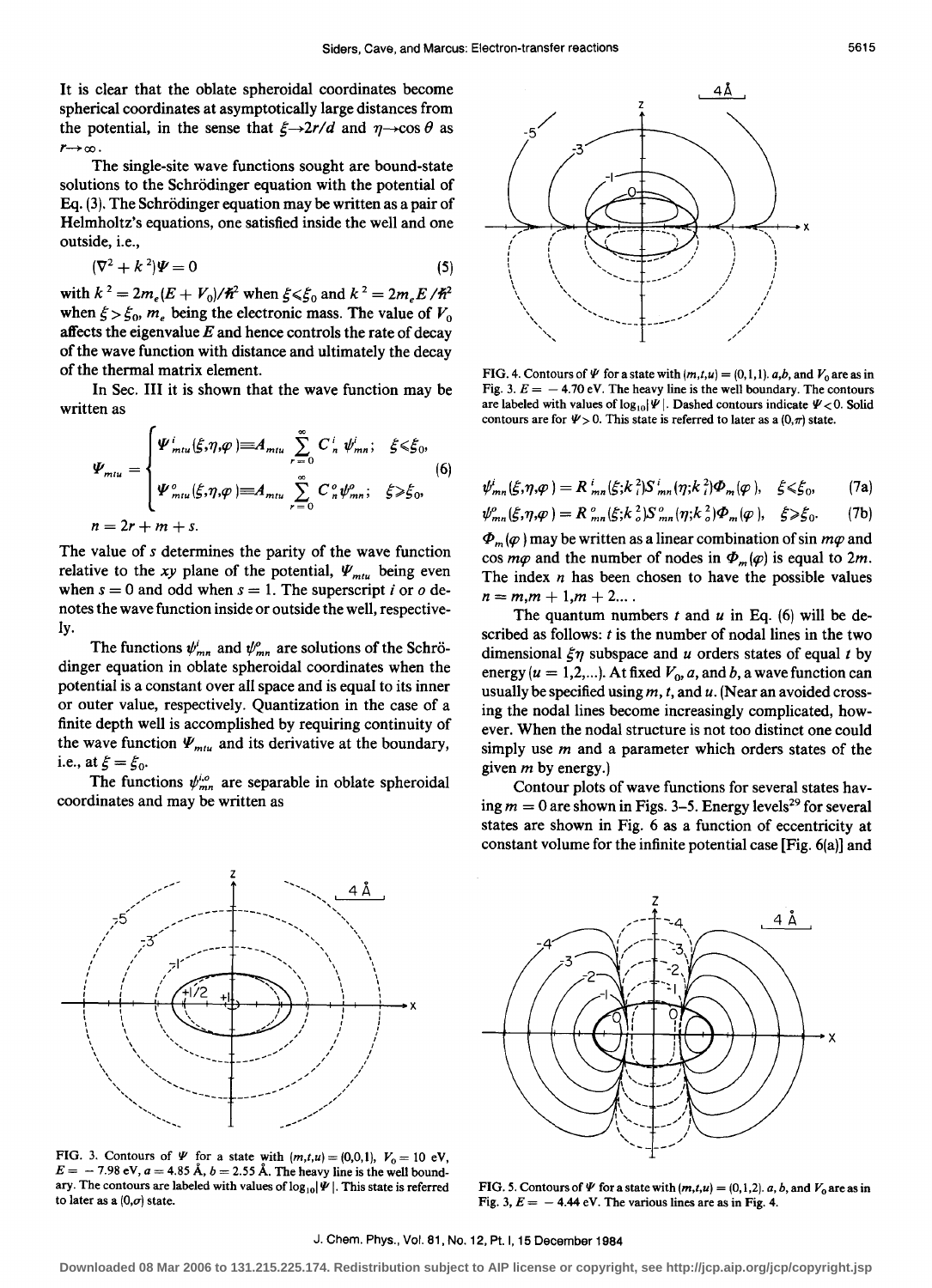

FIG. 6. Energies relative to the bottom of the potential well vs eccentricity. In both (a) and (b) the wells have a constant volume of 251.25  $\AA^3$ . The effective spherical radius  $R_{\text{eff}}$  [ $\equiv (a^2b)^{1/3}$ ] for these results is 3.9145 Å. Energy levels are labeled with l on the right-hand side of the figure and *m* above individual curves, where  $l$  and  $m$  are the total angular momentum and its  $z$ projection of the state of the spherical well to which a given spheroidal state correlates. The *m* and *l* quantum numbers of the states in Figs. 3–5 are  $(m,l) = (0,0), (0,1)$ , and  $(0,2)$ , respectively. An asterisk indicates the presence of a radial nodal surface in the spherical wave function.  $V_0$  equals  $\infty$  in (a) and 10 eV in (b). In both cases only those spheroidal states which correlate to the four lowest distinct spherical energy eigenvalues are shown.

for  $V_0 = 10$  eV [Fig. 6(b)]. Energy levels are shown as a function of  $V_0$  in Fig. 7.

For calculations of  $T_{BA}$  most of the states we have studied have one nodal line in the  $\xi \eta$  subspace (i.e.,  $t = 1$ ) and  $s = 1$ . Such wave functions provide the closest analog to  $2p\pi$ electron systems,  $s = 1$  being appropriate to  $\pi$ -like symmetry, since these functions are odd with respect to the *xy*  plane. For simplicity we will use the notation  $(m,\pi)$  to denote a state with  $t = 1$  and  $s = 1$  for a given *m* for the rest of the article,  $\pi$  denoting odd symmetry with respect to reflection in the xy plane. The  $\pi$ -like nature of the  $(0, \pi)$  state is apparent in Fig. 4. For comparison with experimental systems designed to assess orientation and distance effects we note that a  $(1,\pi)$  state has the same nodal structure as the HOMO in benzene. A  $(4,\pi)$  state has the same nodal structure as the HOMO in porphine, as determined in *ab initio* calculations.<sup>22</sup> To illustrate a particular geometrical effect we have



FIG. 7. Energies relative to the bottom of the well vs well depth. *a* and bas in Fig. 3, volume =  $251.25 \text{ Å}^3$ . *m* and *l* are indicated on the right-hand side of the figure and are defined as for Fig. 6.

also given some results for states with zero nodes. We will refer to them as  $(0, \sigma)$  states, since *m* is zero and, like  $\sigma$  states, they are even with respect to reflection in the *xy* plane of the potential.

# **B. Electron transfer between sites**

The system used to model electron transfer between a pair of molecules A and B consists of two wells (site A and site B), each of the type described previously, and one electron (the "transferable" electron). The rate constant for the electron transfer reaction

$$
\mathbf{A}^- + \mathbf{B} \rightarrow \mathbf{A} + \mathbf{B}^- \tag{8}
$$

is given by Eq.  $(1)$ , using the Golden Rule and Condon approximations. That rate constant is for transfer between sites having specific and fixed mutual orientations and fixed relative separation distance. In order to use Eq. (1), nuclear coordinates and an associated set of vibrational states have been assumed to be present in the wells and in the intervening medium (along with solvent orientational states), but will not be dealt with explicitly in this paper. Recent reviews on this aspect of the electron transfer problem are given in Ref. 30.

The zeroth-order problem is that in which the two wells do not interact (e.g., the infinite-separation limit). The following two zeroth-order states are considered:

(1) The electronic state at site A, uninfluenced by site  $B$ : The wave function for this state, denoted by  $\Psi_{mu}^{A}$ , is given by Eq. (6), with the origin of the coordinates at the center of well A and with  $\xi_0$  defining the boundary of well A. The  $V_0$ appearing in Eq. (3) and appropriate to site A is denoted by  $V_0^{\rm A}$ .

(2) The electronic state at site B, uninfluenced by site A, which has as its wave function  $\Psi_{m'i'u'}^B$ , given by Eq. (6), but centered now on site B, and having  $V_0 = V_0^B$ .

The electronic matrix element  $T_{BA}$ , described in Appendix A for the present model, is

$$
T_{BA} = (H_{BA} - S_{AB}H_{AA})/(1 - |S_{AB}|^2),
$$
\n(9)

where

$$
H_{BA} = -V_0^B \int \Psi_{m'i'u'}^{B^*} \Psi_{mru}^A d\tau_B,
$$
  

$$
H_{AA} = -V_0^B \int \Psi_{mtu}^{A^*} \Psi_{mtu}^A d\tau_B,
$$
 (10a)

$$
S_{AB} = \int \Psi_{m t u}^{A^*} \Psi_{m' t' u'}^{B} d\tau.
$$
 (10b)

The integrals in Eq. (lOa) are over well B, and that in Eq. (lOb) is over all space.

# **C. Results of calculations of the electron transfer matrix element**

Calculations of the electron transfer matrix element were performed with various eigenstates of each of the two separated wells with specific fixed mutual orientations. The states and orientations chosen illustrate some general effects of the shape of the potential well and orientation on the matrix element.

Mutual orientations of the two wells are defined using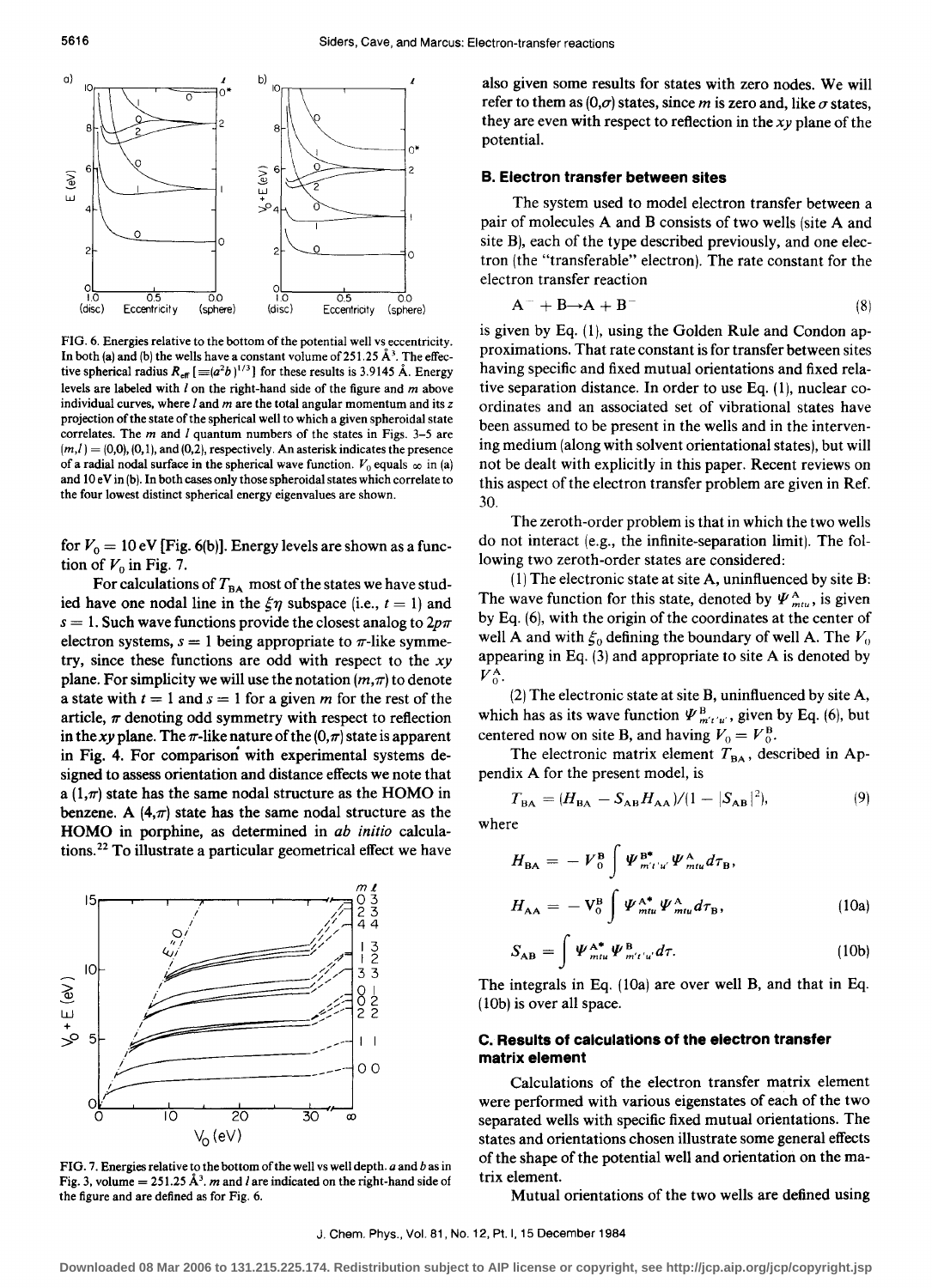

FIG. 8. Coordinate system used to specify the mutual orientation of well A and well B. The *x* axes of the wells are assumed parallel and lie in the plane of the figure in all geometries.  $\Theta = 0^{\circ}$  corresponds to the *z* axes of the wells being superimposed.

the coordinate system in Fig. 8. Well A was assumed fixed and well B was positioned at various values of  $R$  and  $\Theta$ . In the calculations given here the *x* axes of the wells are parallel, as are the y axes.  $\Theta = 0^{\circ}$  corresponds to the wells being displaced along the *z* axis, and so being in a "face-to-face" configuration.  $\Theta = 90^{\circ}$  corresponds to displacement along the x axis, i.e., in an "end-to-end" arrangement.

The values of  $a$  and  $b$  used (apart from those in Fig. 6) were chosen as follows: *a* was an estimate of the in-plane radius of porphine, and is the same  $a$  as that used by  $Platt^{15}$ to treat porphine as a  $2a \times 2a$  square using the Schmidt box model. The value of  $b$  was chosen so that the average thickness of the well  $( = 4b/3)$  corresponded to the interplane



FIG. 9.  $ln|H_{BA}|$  as a function of center-to-center separation for a pair of  $(0,\sigma)$ [ =  $(0,0)$ ] states in each well and for a pair of  $(0,\pi)$ [ =  $(0,1)$ ] states. *a* and b are as in Fig. 3.  $E = -1.1525 \text{ eV}$ ;  $V_0$  is 2.5937 eV for the  $(0,\sigma)$  states and 5.6540 eV for the  $(0, \pi)$  states. Solid lines are for  $\Theta = 90^{\circ}$  and dashed lines for  $\theta = 0$ ".

spacing in graphite, 3.4 Å.<sup>31</sup> Other values of b are of course possible. The general features of the orientation dependence are not qualitatively affected by the choice of  $b$ .

 $T<sub>BA</sub>$  and  $H<sub>BA</sub>$  are compared for the wells at contact for various states and various angles  $\Theta$  in Table I. It can be seen that typically  $T_{BA}$  and  $H_{BA}$  agree to within 5%. The agreement becomes even better with increased separation. The calculation of  $H_{BA}$  is much less time consuming than  $T_{BA}$ , and only values of  $H_{BA}$  are given in the rest of the article. The trends seen are unaffected.

Results as a function of distance and orientation are plotted in Figs. 9-11 for pairs of  $(0,\sigma)$  and  $(0,\pi)$  states. In Figs. 9-12  $V_0$  was chosen so that each state, independently of *m* and of the parity, has an energy  $E = -1.1525$  eV. This

| <b>State</b> | $\Theta$ (deg) | $H_{BA}$ (eV) | $H_{BA}/T_{BA}$ |
|--------------|----------------|---------------|-----------------|
| $(0,\sigma)$ | $\mathbf 0$    | $-0.263$      | 1.000           |
|              | 30             | $-0.229$      | 1.000           |
|              | 45             | $-0.182$      | 1.006           |
|              | 60             | $-0.121$      | 1.008           |
|              | 90             | $-0.045$      | 1.004           |
| $(0,\pi)$    | $\mathbf 0$    | 0.666         | 1.084           |
|              | 30             | 0.474         | 1.092           |
|              | 45             | 0.267         | 1.074           |
|              | 60             | 0.077         | 1.025           |
|              | 90             | $-0.015$      | 1.000           |
| $(2,\pi)$    | $\mathbf 0$    | 0.481         | 1.007           |
|              | 30             | 0.040         | 1.069           |
|              | 45             | 0.109         | 1.029           |
|              | 60             | 0.299         | 1.035           |
|              | 90             | $-0.062$      | 1.002           |
| $(4, \pi)$   | $\bf{0}$       | 0.246         | 1.001           |
|              | 30             | $-0.079$      | 1.012           |
|              | 45             | 0.113         | 1.013           |
|              | 60             | 0.279         | 1.019           |
|              | 90             | $-0.066$      | 1.002           |

TABLE I. Comparison of  $H_{BA}$  and  $T_{BA}$  at selected angles  $\Theta$  for potential wells at contact.<sup>a,b</sup>

<sup>a</sup> The wells have  $a = 4.85$  Å,  $b = 2.55$  Å, and  $V_0$  such that  $E = -1.1525$  eV. For (0, $\sigma$ ), (0, $\pi$ ), (2, $\pi$ ), and (4, $\pi$ ), states,  $V_0 = 2.5937$ , 5.6540, 10.6541, and 17.3530 eV, respectively. In the worst case  $H_{BA}$  is converged to within  $2\%$  of the exact value. In general, the convergence is much better.

 $\Phi^* \Phi_m(\varphi) = \cos m\varphi$ . Similar agreement of  $H_{BA}$  and  $T_{BA}$  is seen for  $\Phi_m(\varphi) = \sin m\varphi$  or any linear combination of sin  $m\varphi$  and cos  $m\varphi$ .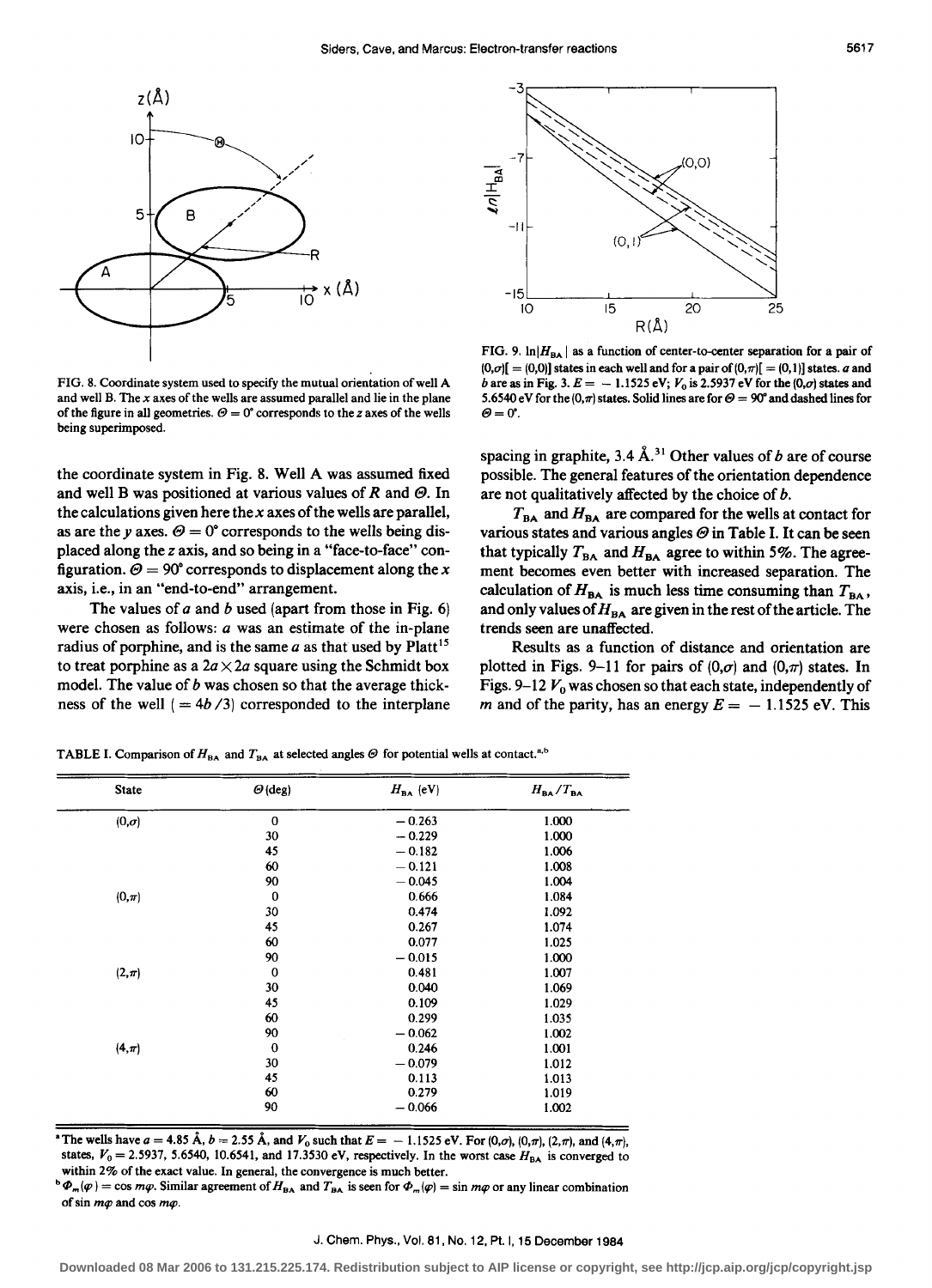

FIG. 10.  $|H_{BA}|$  as a function of  $\Theta$  for a pair of  $(0,\sigma)$  states. *a, b, V<sub>0</sub>*, and E are as in Fig. 9 for the  $(0,\sigma)$  states. Shown are results for a constant center-tocenter distance of 10 Å and for a constant edge-to-edge distance of 5 Å.

value of  $E$  yields states which cause  $|H_{\rm BA}|^2$  to have an (approximately) exponential decay whose slope of a  $\ln |H_{\rm BA}|^2$  vs *R* plot is from 1.4 to 1.7 depending on the states involved. These are in the range of some experimental estimates for the decay of the electronic matrix element with distance for aromatic molecule-aromatic anion systems. 16 [The rate in Ref. 16(a) is proportional to  $\exp(-2\alpha R)$ , where  $2\alpha$  is roughly 1.1  $\AA^{-1}$ .]

In Table II  $H_{BA}$  is given as a function of distance for  $\Theta = 0^{\circ}$  and 90° for the  $(1,\pi)$ ,  $(2,\pi)$ , and  $(4,\pi)$  states. Each eigenvalue of states with  $m > 0$  is twofold degenerate. The functions cos  $m\varphi$  or sin  $m\varphi$  or any linear combination of them are eigenfunctions of the  $\varphi$  portion of the Schrödinger equation and  $H<sub>BA</sub>$  will in general depend on which of these functions is chosen, as well as on the relative orientation of the wells. In actual molecules of current interest, deviations from cylindrical symmetry can remove this degeneracy. The value of  $H_{BA}$  for any arbitrary  $\Phi_m$  (i.e., any linear combination of cos  $m\varphi$  and sin  $m\varphi$ ) for parallel xy planes may be obtained from the  $H_{BA}^{cc}$  and  $H_{BA}^{ss}$  in Table II using a standard formula.<sup>32</sup> For brevity of graphical presentation the dependence on distance for states with  $m \neq 0$  is given in Fig.



FIG. 11.  $H_{BA}$  as a function of  $\Theta$  for  $(0, \pi)$  states. *a*, *b*,  $V_0$ , and *E* are as in Fig. 9 for the  $(0,\pi)$  states. Shown are results for a constant center-to-center distance of 10 Å and for a constant edge-to-edge distance of 5 Å.

12 as a root mean square average of  $H_{BA}$  over  $\gamma_A$  and  $\gamma_B$ , the angles of rotation of  $\Psi_{mu}^{A}$  and  $\Psi_{mu}^{B}$  relative to a fixed set of axes located in well A or well B, respectively,  $32$ 

$$
(H_{BA})_{av} = \left[\frac{1}{4\pi^2} \int_0^{2\pi} \int_0^{2\pi} H_{BA}^2 (\gamma_A, \gamma_B) d\gamma_A d\gamma_B \right]^{1/2}
$$

$$
= \frac{1}{2} (|H_{BA}^{cc}|^2 + |H_{BA}^{ss}|^2)^{1/2}.
$$
 (11)

Nonaveraged  $H_{BA}$ 's are also given in Table I for spheroids in contact.

# Ill. **QUANTIZATION AND SINGLE-SITE WAVE FUNCTIONS**

The method used to obtain the wave functions of Sec. II is described next.

#### **A. Expansion for the separated wave functions**

The functions sought are solutions to Eq. (5), valid both inside and outside the spheroidal well. Neglecting the boundary conditions at  $\xi = \xi_0$  the wave function inside the well can be separated as in Eq. (7a), yielding

TABLE II.  $H_{BA}$  as a function of center-to-center distance for various (m,  $\pi$ ) states at  $\Theta = 0^\circ$  and 90°.

| <b>State</b> | $R(\AA)$ | $H_{BA}^{cc, ss}(\Theta = 0^{\circ})^b$ | $H_{\text{BA}}^{cc}(\Theta = 90^{\circ})$ | $H_{BA}^{ss}(\Theta = 90^{\circ})$ |
|--------------|----------|-----------------------------------------|-------------------------------------------|------------------------------------|
| $(1,\pi)$    | 10       | $1.02(-2)$                              | $4.16(-2)$                                | $-4.78(-3)$                        |
|              | 15       | $2.69(-4)$                              | $6.89(-4)$                                | $-6.33(-5)$                        |
|              | 20       | $9.16(-6)$                              | $1.97(-5)$                                | $-1.46(-6)$                        |
|              | 25       | $3.60(-7)$                              | $7.06(-7)$                                | $-4.39(-8)$                        |
| $(2,\pi)$    | 10       | $3.81(-3)$                              | $-4.49(-2)$                               | $1.76(-2)$                         |
|              | 15       | $6.08(-5)$                              | $-4.76(-4)$                               | $1.61(-4)$                         |
|              | 20       | $1.45(-6)$                              | $-1.10(-5)$                               | $3.10(-6)$                         |
|              | 25       | $4.36(-8)$                              | $-3.49(-7)$                               | $8.35(-8)$                         |
| $(4,\pi)$    | 10       | $3.77(-4)$                              | $-4.29(-2)$                               | $3.68(-2)$                         |
|              | 15       | $2.02(-6)$                              | $-1.29(-4)$                               | $1.09(-4)$                         |
|              | 20       | $2.24(-8)$                              | $-1.48(-6)$                               | $1.17(-6)$                         |
|              | 25       | $3.76(-10)$                             | $-3.00(-8)$                               | $2.19(-8)$                         |

"The states and wells used are the same as those in Table I.  $H_{BA}^{ss}$  is  $H_{BA}$  calculated using  $\Phi_m(\varphi) = \sin m\varphi$  in each well.  $H_{BA}^{cc}$  is for  $\Phi_m(\varphi) = \cos m\varphi$  in each well. The number in parentheses is the power of 10 to be multiplied by the number preceding it.

<sup>b</sup>In the  $\Theta = 0^{\circ}$  orientation  $H_{BA}^{cc} = H_{BA}^{ss}$ .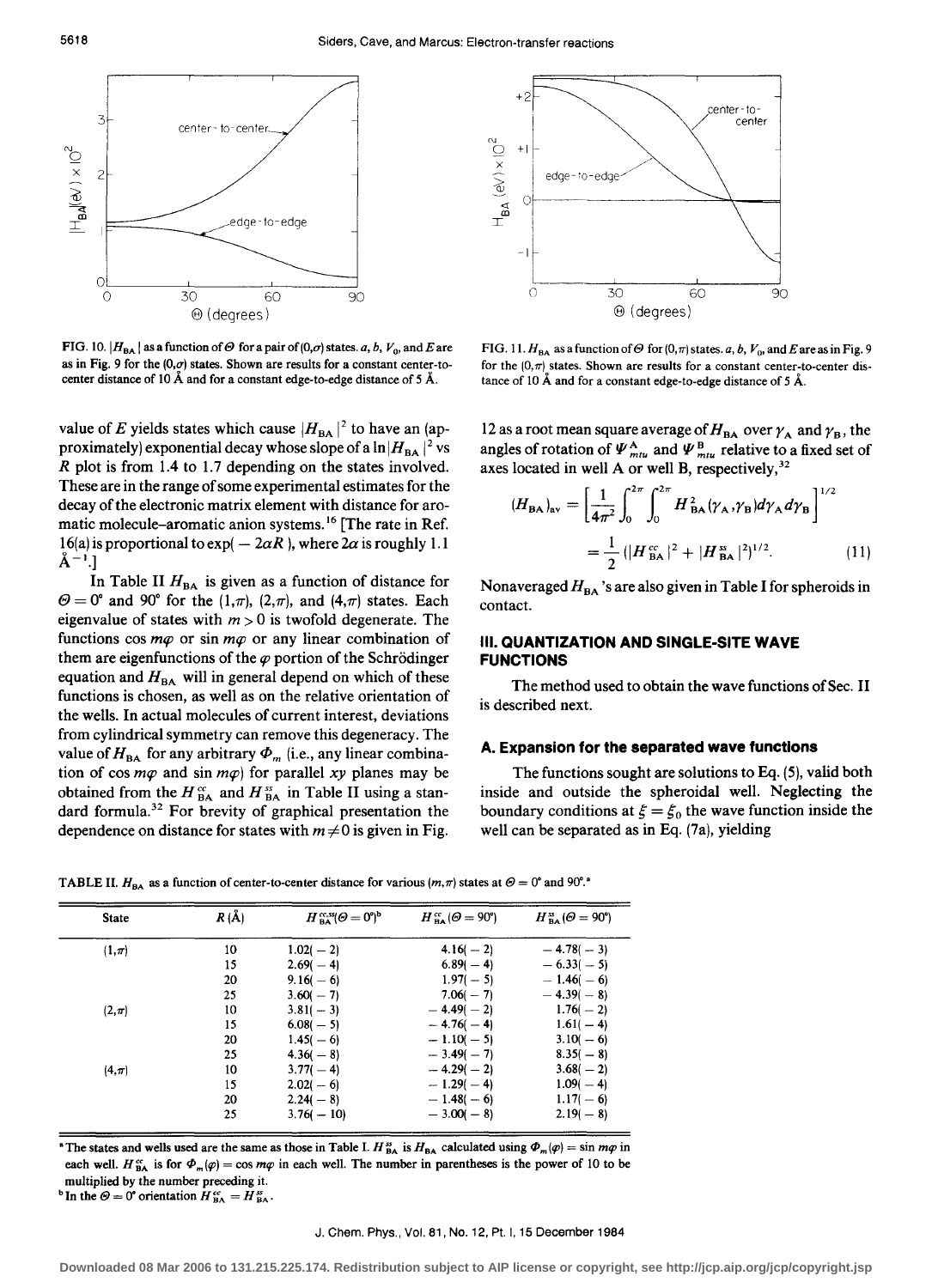

FIG. 12.  $ln(H_{BA})_{av}$  as a function of center-to-center distance for a pair of  $(1,\pi)$ [ = (1,1)] states in each well and for a pair of (4, $\pi$ )[ = (4,1)] states. In all cases *a*, *b*, and *E* are as in Fig. 9.  $V_0$  for the  $(1,\pi)$  states is 7.9296 and for the (4, $\pi$ ) states is 17.3530 eV. Solid lines are for  $\Theta = 90^\circ$  and dashed lines for  $\theta = 0$ <sup>o</sup>.

$$
\frac{d^2\Phi_m^i}{d\varphi^2} + m^2\Phi_m^i = 0, \qquad (12)
$$

$$
\frac{d}{d\eta} \left\{ (1 - \eta^2) \frac{dS_{mn}}{d\eta} \right\} + \left\{ \frac{d^2}{4} \eta^2 k_i^2 - \frac{m^2}{1 - \eta^2} + \lambda_{mn}^i \right\} S_{mn}^i = 0, \quad (13)
$$

$$
\frac{d}{d\xi} \left\{ (1 + \xi^2) \frac{dR_{mn}}{d\xi} \right\} + \left\{ \frac{d^2}{4} \xi^2 k_i^2 + \frac{m^2}{1 + \xi^2} - \lambda_{mn}^i \right\} R_{mn}^i = 0 \qquad (14)
$$

for the separated equations.

Any choice of  $k_i^2$  (i.e., of energy for fixed  $V_0$ ) yields a sequence of discrete eigenvalues  $\lambda_{mn}^i$ . The subscript m describes the eigenvalue in Eq. (12). The subscript *n* orders the eigenvalues  $\lambda_{mn}^{i}$  and was defined in Sec. II. The  $\psi_{mn}^{i,o}$  are odd or even with respect to reflection in the xy plane as  $n - m$  is odd or even.

Equations (12) through (14) for a given  $k_i^2$  yield a particular set of solutions  $\psi_{mn}^i$  of the form shown in Eq. (7a). The function  $\psi_{mn}^{\circ}$ , neglecting the boundary conditions at  $\xi = \xi_0$ , can similarly be separated as in Eq. (7b). The related separated differential equations are identical to Eqs. (12)-{14), with *i*  replaced by *o*. The angle function  $\Phi_m(\varphi)$  is the same both inside and outside the well so the superscripts i and *o* are suppressed in Eq. (7).

The inner and outer radial functions  $R_{mn}^i(\xi;k_i^2)$  and  $R_{mn}^{\circ}(\xi; k_o^2)$  were evaluated through their expansions in spherical and modified spherical Bessel functions  $j_n(dk,\xi/2)$ and  $k_n(d \mid k_0 \mid \xi / 2)$ , respectively. The angular functions  $S_{mn}^i(\eta;k_i^2)$  and  $S_{mn}^o(\eta;k_o^2)$  were evaluated through their expansions in the associated Legendre functions  $P_n^m(\eta)$ . The radial and angular functions  $R_{mn}$  and  $S_{mn}$  in Eq. (7), their expansion coefficients, and the eigenvalues  $\lambda_{mn}$  are discussed by Flammer,<sup>33</sup> who presents tables of both. Hodge<sup>34</sup> has given an algorithm for obtaining them which was easily programmed and was used for the calculations in the present paper.<sup>35</sup> The radial and angular functions were converged to at least four significant figures in all cases. 36

### **B. Quantization in the limit**  $V_0 \rightarrow \infty$

In this case the sum for  $\Psi$  in Eq. (6) reduces to a single term and the allowed energy levels are those for which  $k_i^2$ yields

$$
R_{mn}^i(\xi_0; k_i^2) = 0,\t\t(15)
$$

since the wave function must vanish for  $\xi \geq \xi_0$ . In the spherical limit  $(b \rightarrow a)$  the energy eigenvalues given in Fig. 6(a), are simply those for which *bk;* is a zero of the nth-order spherical Bessel function. An oblate spheroidal square well has been used as a model for the potential in which a nucleon moves in the nucleus. 37 In this context the energy levels have been calculated previously in the limit  $V_0 = \infty$ .<sup>38</sup>

#### **C. Quanitzation for finite**  $V_0$

The wave functions in this case must be written as a sum of inner or outer functions because both the angular and radial parts of the wave functions depend on the energy. Quantization is accomplished by requiring that the wave function and its normal derivative be continuous at  $\xi = \xi_0$ , i.e.,

$$
\lim_{\xi \to \xi_{\sigma}^{-}} \Psi_{mu}^{i}(\xi, \eta, \varphi; k_{i}^{2}) = \lim_{\xi \to \xi_{\sigma}^{+}} \Psi_{mu}^{o}(\xi, \eta, \varphi; k_{o}^{2}), \qquad (16)
$$
\n
$$
\lim_{\xi \to \xi_{\sigma}^{-}} \frac{\partial \Psi_{mu}^{i}}{\partial \xi} (\xi, \eta, \varphi; k_{i}^{2}) = \lim_{\xi \to \xi_{\sigma}^{+}} \frac{\partial \Psi_{mu}^{o}}{\partial \xi} (\xi, \eta, \varphi; k_{o}^{2}). (17)
$$

Continuity of  $\partial\Psi/\partial\eta$  at the boundary  $\xi = \xi_0$  is ensured by Eq. (16).

The following method was used to determine the energy eigenvalues  $E_{mix}$  for which Eqs. (16) and (17) are satisfied. Each outer angular function  $S^{\circ}_{mn}(\eta; k^2)$  was expanded in the complete set of inner angular functions  $S_{mn}^i(\eta; k_i^2)$ , thereby yielding  $\Psi_{mu}$  as an expansion in  $S_{mn}^i(\eta;k_i^2)$  for both  $\xi \leq \xi_0$ and for  $\xi \gg \xi_0$ . Equating the two expansions term by term at  $\xi = \xi_0$  yields

$$
C' = MC'.
$$
 (18)

In Eq.  $(18)$  C<sup>i</sup> denotes the column vector with elements  $(C<sup>i</sup>_{m+s}, C<sup>i</sup>_{m+s+2},...)$  and  $C<sup>o</sup>$  denotes  $(C<sup>o</sup>_{m+s}, C<sup>o</sup>_{m+s+2},...)$ the  $C_n^i$ 's and the  $C_n^o$ 's being the coefficients appearing in Eq. (6). Both vectors are of infinite dimension but are truncated in practice. The elements of the matrix M depend on the energy and on the quantum number *m,* and are given by

$$
M_{kj} = \frac{\langle S_{mq}^i | S_{mp}^o \rangle R_{mp}^o(\xi_0; k_o^2)}{\langle S_{mq}^i | S_{mq}^i \rangle R_{mq}^i(\xi_0; k_i^2)},
$$
(19a)

where

$$
p = m + 2(j - 1) + s, \quad j \ge 1; q = m + 2(k - 1) + s, \quad k \ge 1.
$$
 (19b)

Similarly, continuity of the normal derivative at  $\xi = \xi_0$ yields the matrix equation

$$
\mathbf{C}^i = \mathbf{M}' \mathbf{C}^o, \tag{20}
$$
 where

$$
M'_{kj} = \frac{\langle S^i_{mq} | S^o_{mp} \rangle dR^o_{mp} \langle \xi_0; k^2 \rangle / d\xi_0}{\langle S^i_{mq} | S^i_{mq} \rangle dR^i_{mq} \langle \xi_0; k^2 \rangle / d\xi_0}
$$
(21)

and *p* and *q* are again given by Eq. (19b). Equations (18) and (20) yield

#### J. Chem. Phys., Vol. 81, No. 12, Pt. I, 15 December 1984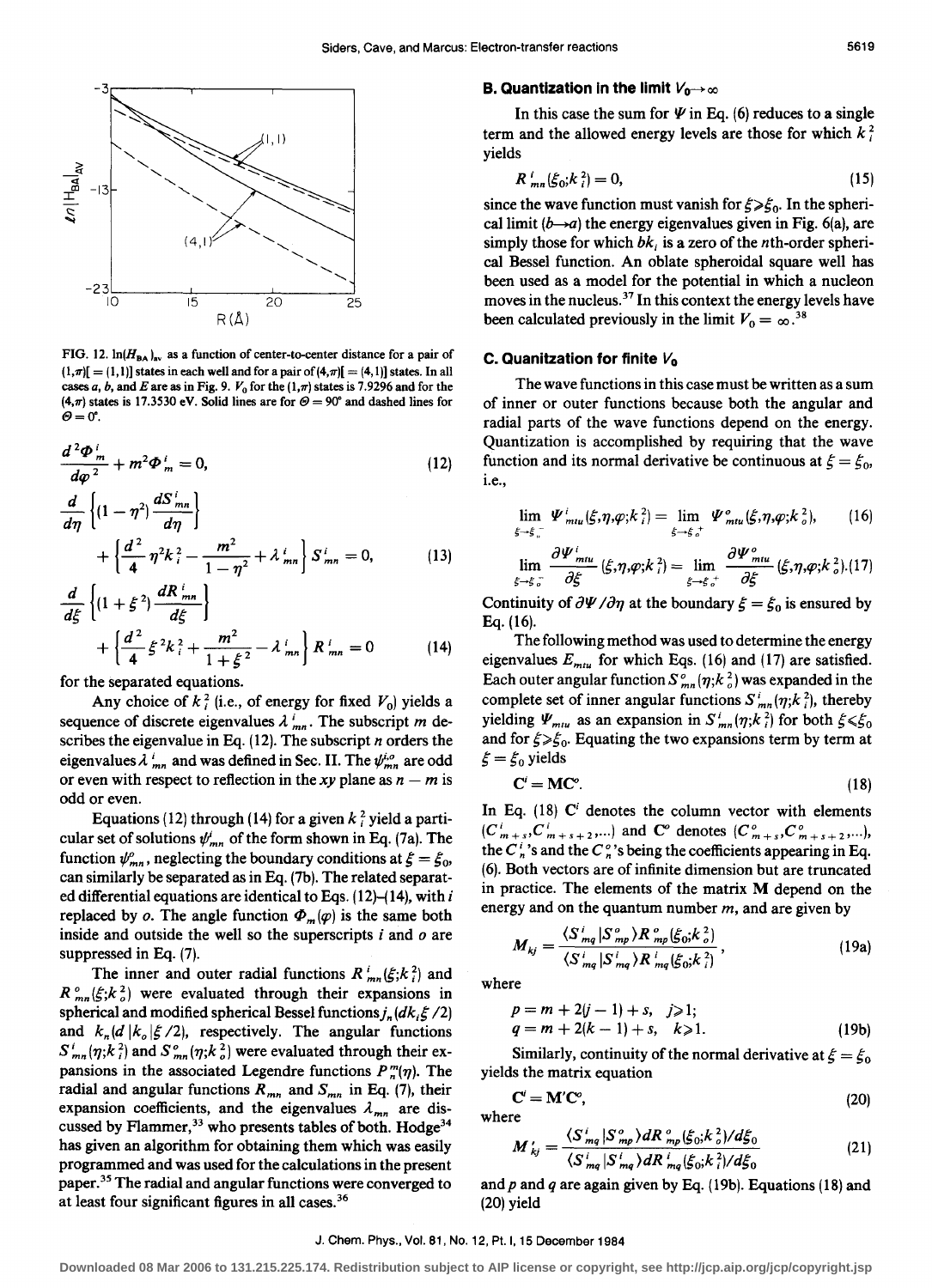$$
\mathbf{C}^{\circ} = \mathbf{M}^{-1} \mathbf{M}' \mathbf{C}^{\circ}.\tag{22}
$$

Thus,  $C^o$  is an eigenvector of the matrix  $M^{-1}M'$  having a unit eigenvalue. An energy eigenvalue and eigenvector  $C^{\circ}$ is found by iterating the energy in Eq. (22) to obtain an eigenvector with unit eigenvalue. The inner expansion coefficients  $C<sup>i</sup>$  are then obtained using Eq. (18) and this  $C<sup>o</sup>$ . The wave functions are normalized by the factor  $A_{mu}$  in Eq. (6),  $A_{mu}$ being  $\langle \Psi_{mu}^{u} | \Psi_{mu}^{u} \rangle$  - 1/2, where  $\Psi_{mu}^{u}$  is the unnormalized solution.

### **IV. DISCUSSION**

In this section the dependence of  $H_{BA}$  on distance and the factors affecting the orientation dependence of  $H_{BA}$  are discussed.

Figures 9 and 12 give plots of  $\ln |H_{\rm BA}|$  or  $\ln |H_{\rm BA}|_{\rm av}$  vs distance and it is seen that  $H_{BA}$  decreases, as expected, predominantly exponentially with distance for all the states considered. In Appendix B analytical expressions for  $H_{BA}$  as a function of distance are derived for certain states of spherical wells.<sup>39</sup> For spherical states analogous to the  $(0,\sigma)$  states of spheroidal wells, we find [Eq. (BlO)]

$$
H_{\text{BA}} = -\frac{\hbar^2 A_0^2}{2m_e \alpha^2 R} \exp(-\alpha R), \qquad (23)
$$

where  $A_0$  is the radial normalization constant, given in Appendix B, for single-well wave functions. *R* is the distance between the well centers, and  $\alpha = (-2m_eE/\hbar^2)^{1/2}$ . It can be seen explicitly that the large- $R$  asymptotic distance dependence of  $\ln |H_{BA}|$  is linear.

For spherical states analogous to the spheroidal  $(0, \pi)$ states one has [Eqs. (B11) and (B12)]

$$
H_{BA} = -\frac{C}{\alpha} \left( \frac{1}{(\alpha R)^2} + \frac{1}{(\alpha R)^3} \right) \exp(-\alpha R) \quad (\Theta = 90^\circ)(24)
$$

and

$$
H_{\text{BA}} = \frac{C}{\alpha} \left( \frac{1}{\alpha R} + \frac{2}{(\alpha R)^2} + \frac{2}{(\alpha R)^3} \right) \exp(-\alpha R) \quad (\Theta = 0^\circ).
$$
\n(25)

The constant C is defined by comparing with Eqs.  $(B11)$  and (B12) and using Eq. (B3).

In both orientations it is seen that  $\ln|H_{\rm BA}|$  depends predominantly linearly on distance. The exponential dependence arises from the overlap of the radial part of  $\Psi^A$ , a modified spherical Bessel function, with  $\Psi^B$ . Since the outer spheroidal wave functions are composed of sums of modified spherical Bessel functions a similar distance dependence of  $H_{BA}$  is expected and is found.

In general, the functional form of the preexponential part of the distance dependence of  $H_{BA}$  is dependent on the potential functions at the two centers. For one-dimensional square wells  $H_{BA}$  is proportional to an exponential function of  $R^{40}$  For transfer of an electron between two protons  $H_{BA}$ is a polynomial in powers of *R* multiplied by an exponential.<sup>41</sup> The dominant part of  $H_{BA}$  in all these cases is a decaying exponential but the potential shape and nodal structure of the wave functions cause slowly varying deviations from purely exponential behavior.

In analyzing the orientation effects exhibited in Figs. 9

to 12, there are two principal factors to be considered, the well shape and the nodal structure. They are discussed below, initially for fixed center-to-center and then for fixed edge-to-edge distance:

(1) In the  $(0,\sigma)$  case (Fig. 9) there are no nodal complications, and the shape of the spheroidal well favors a larger  $|H_{BA}|$  in the  $\Theta = 90^{\circ}$  orientation than in the  $\Theta = 0^{\circ}$  at fixed center-to-center distance.

(2) [The following results are intended to refer only to  $(m,\pi)$  states.] For a fixed center-to-center distance, as the number of nodes in the  $\varphi$  portion of the wave function increases (i.e., as *m* increases) the ratio  $|H_{BA}(\Theta = 90^{\circ})|$ /  $|H_{BA}(\Theta = 0^{\circ})|$  increases (cf. Figs. 9 and 12). The pairs of  $(0,\pi)$ states have larger  $|H_{BA}|$ 's at  $\Theta = 0$ ° than at  $\Theta = 90$ °, while all other  $(m,\pi)$  states have larger  $|H_{BA}|$ 's at  $\Theta = 90^{\circ}$ . [Cf. Fig. 12, including the  $(2,\pi)$  case of Table II.]

Result  $(1)$  is due to the smaller edge-to-edge distance occurring in the  $\Theta = 90^{\circ}$  configuration at a fixed center-tocenter distance, and illustrates one geometrical shape effect. We have also observed result (2) for  $H_{BA}$  for spherical-well potentials. 42 To understand these results we consider the form of  $H_{BA}$  in the spherical case (cf. Appendix B). In essence, with increasing *m* the wave functions tend increasingly rapidly to zero along their *z* axes, and so the face-to-face configuration becomes decreasingly favored. We have

$$
H_{BA} = -\int_{\text{well B}} V_0^B \Psi^{B*} \Psi^A d\tau_B
$$
  

$$
\propto \int_{\text{well B}} j_{I'} \langle \beta_B r_B \rangle P_I^m(\cos \theta_B) \Phi_{m'}^* (\varphi_B)
$$
  

$$
\times V_0^B k_I \langle \beta_A r_A \rangle P_I^m(\cos \theta_A) \Phi_m (\varphi_A) d\tau_B,
$$

where the subscripts A and B denote variables appropriate to the functions at site A and B, respectively. I is the total angular momentum quantum number. Spherical states which have similar nodal structures to the  $(m,\pi)$  spheroidal states considered have  $l = m + 1$ . The variables  $(r_A, \theta_A, \varphi_A)$  depend implicitly on  $(r_{\rm B}, \theta_{\rm B}, \varphi_{\rm B})$ . Since the integration is over well B the predominant angular dependence of  $H_{BA}$  on  $\Theta$  for the orientations examined in this paper  $(xy)$  planes of each well parallel) arises from the function  $P_l^m(\cos \theta_A)$  which is of the form:

$$
P_l^m(\cos\theta_A)\propto \sin^m\theta_A\,\cos\theta_A,\quad l=m+1,\quad m\geqslant 0.
$$

In the  $\Theta = 0^{\circ}$  orientation, the relevant  $\theta_{A}$  approach zero as  $R\rightarrow\infty$ , for all values of  $r_{\rm B}$ ,  $\theta_{\rm B}$ , and  $\varphi_{\rm B}$  in well B, and so  $\sin^{m} \theta_{A}$  goes to zero increasingly rapidly with increasing *m* in the vicinity of well B. In the  $\Theta = 90^{\circ}$  orientation,  $\theta_A$  approaches 90° as  $R\rightarrow\infty$  and cos  $\theta_A$  tends to zero in the vicinity of well B, but for all  $(m, l)$  spherical states considered  $\cos \theta_A$  is always raised to the first power. Therefore, as *m* increases the  $\Theta = 90^{\circ}$  orientation is increasingly favored over the  $\Theta = 0^{\circ}$  orientation. For the  $(m,l) = (0,1)$  state, only the cos  $\theta_A$  term occurs, and so the  $\Theta = 0^\circ$  configuration is favored. Since the spheroidal wave functions are composed of sums of Legendre polynomials  $P_l^m$ , dominated by a few of them, and because of the correspondence between  $\eta$  and  $\cos{\theta}$ , this explanation is the anticipated one for this orientation dependence in the spheroidal case. Results  $(1)$  and  $(2)$  are thus at least qualitatively explained.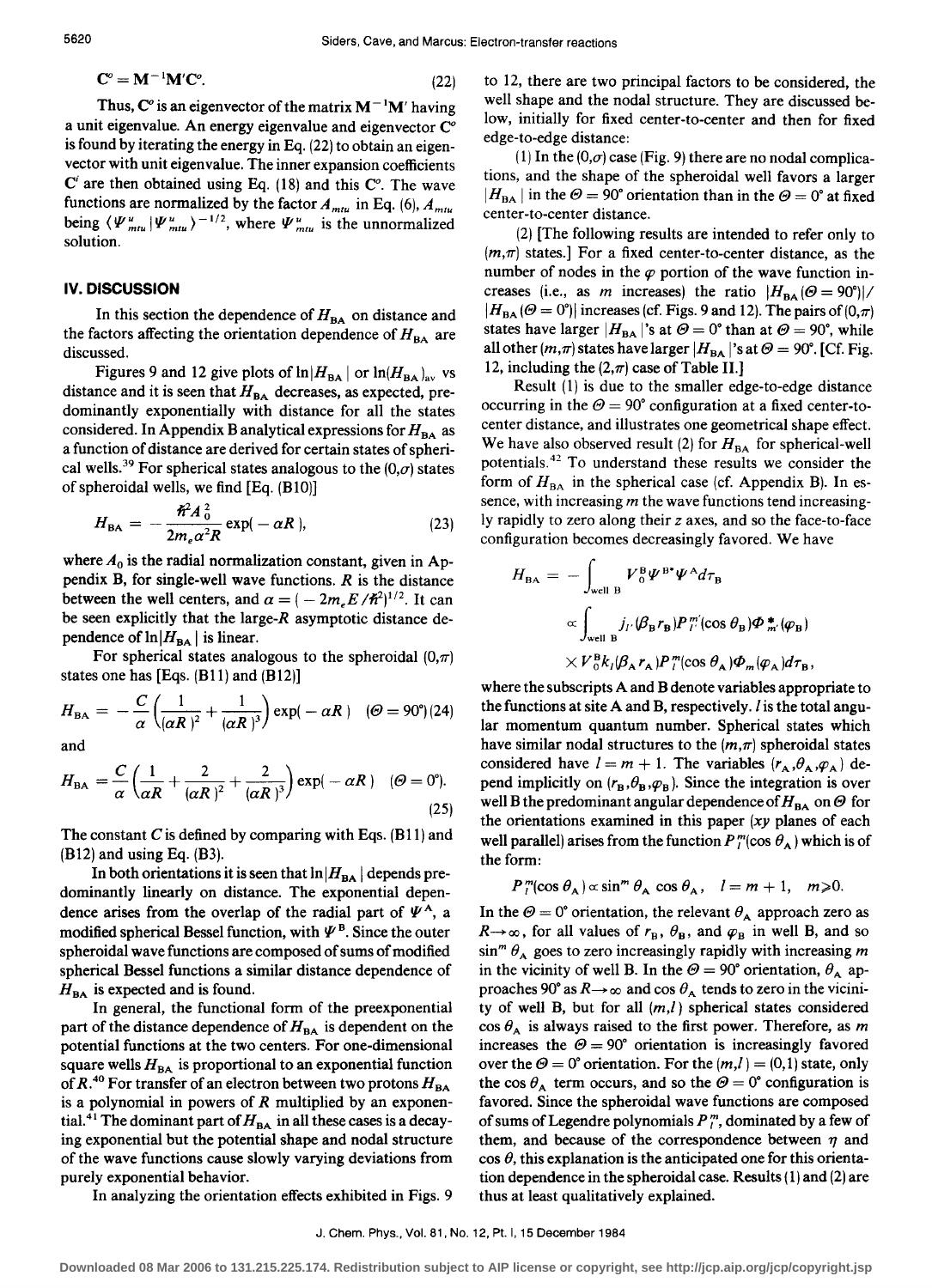TABLE III. Normalized projections  $P_n^2$  of the  $(m,t,u) = (0,1,2)$  state in the limit  $r \rightarrow \infty$ .<sup>8</sup>

| n | $e = 0.1$ | $e = 0.5$ | $e = 0.9$ |
|---|-----------|-----------|-----------|
| 0 | 0.0003    | 0.2153    | 0.4045    |
|   | 0.9997    | 0.7825    | 0.5637    |
| 4 | 0.0000    | 0.0022    | 0.0315    |
| о | 0.0000    | 0.0000    | 0.0004    |

**\***The quantity  $P_1^2$  is defined in Eq. (28); *e* is the eccentricity of the well at a constant volume of 251.25  $\AA^3$ . For these calculations,  $V_0 = 10$  eV. Because  $n - m$  is even,  $P_n^2 \equiv 0$  for all odd *n*. The eccentricity of the wells in Figs. 3-5 and 9-12 is  $\sim$  0.85.

Although distances in experiments are often quoted as center-to-center distances it is useful, because of the exponential decay of the wave functions, to examine the results at constant edge-to-edge distances. The data presented are sufficient to make comparisons of  $H<sub>BA</sub>$  for fixed edge-to-edge separation. Equal edge-to-edge separations in the two orientations are obtained by comparing  $H_{BA}$  for which the centerto-center separation is 4.6 Å  $[ = 2(a - b) ]$  larger in the  $\Theta = 90^{\circ}$  orientation. For the systems examined in this paper,  $H_{BA}$  was always larger at  $\Theta = 0^{\circ}$  than at  $\Theta = 90^{\circ}$  for  $m < 4$ and was roughly equal for  $m = 4$  at the two  $\Theta$ 's.

The explanation presumably lies in a geometrical shape effect: In the  $\Theta = 0^{\circ}$  configuration the spheroids present a larger cross section and smaller thickness to each other, thereby favoring a higher overlap. However, the difference in  $|H_{DA}|$ 's decreases with increasing *m* for the reason discussed above, and still larger *m's* may reverse the favored  $\Theta = 0^{\circ}$  result.

While we have largely considered the orientations  $\Theta = 90^{\circ}$  and  $\Theta = 0^{\circ}$  in this article for purposes of illustration, other orientations are also of considerable interest. In fact, as *m* increases, maxima will occur in  $H_{BA}$  at  $\Theta$ 's other than  $\Theta = 0^{\circ}$  [cf. (2, $\pi$ ) and (4, $\pi$ ) results in Table I]. The angles at which these maxima occur are near the maxima in the angular function  $P_{l}^{m}(\cos \theta)$  of the spherical state which has similar nodal structure to the spheroidal state in question  $\left[ \sim 55^{\circ}$  for the (2, $\pi$ ) states and  $\sim 63^{\circ}$  for the (4, $\pi$ ) states]. It can be seen in Fig. 6 that  $\theta_A$  equals  $\Theta$  and  $\theta_B$  equals  $\pi - \Theta$ , where  $\theta_A$  and  $\theta_B$  are the spherical polar angles in each well, so the maxima of  $H_{BA}$  as a function of  $\Theta$  are related to maxima in  $P_l^m(\cos \theta_A)$  and  $P_l^m(\cos \theta_B)$ . This analogy with spherical functions is adequate for the reasons stated previously.

We have also examined the angular dependence of the spheroidal wave functions at  $R = \infty$ . At a large radial distance each of the outer radial functions has the same asymptotic form, independently of  $m$  or  $n$ :

$$
R_{mn}^{o}(\xi;k_{o}^{2})\sim\frac{1}{\alpha r}e^{-\alpha r},\quad r\rightarrow\infty,
$$
 (26)

where  $a=|k_0| = (2m_e |E|/\hbar^2)^{1/2}$ . Hence, the wave function  $\Psi_{\mu\mu\nu}$  at a fixed large *r* and fixed  $\varphi$  varies as

$$
\Psi_{mu} \sim \left[ \sum_{n=0}^{\infty} C_n^{\circ} S_{mn}(\eta; k_o^2) \right] e^{-\alpha r} / \alpha r \quad (r \to \infty), \qquad (27)
$$

where in Eq. (27) we set  $\eta = \cos \theta$ .

To exhibit the angular dependence of  $\Psi_{\text{min}}$  at large *r*,  $\Psi_{mu}$  in Eq. (27) was projected onto the associated Legendre polynomials  $P_n^m(\cos \theta)$ . If the angular probability distribution at large  $r$  were insensitive to the nonzero eccentricity of the spheroidal well one would find  $|\langle P_n^m|\Psi_{m t} \rangle|^2$  equal to zero except for a single value of *n.* Calculated projections, defined as

$$
P_n^2 = \frac{|\langle \varPsi_{\scriptscriptstyle{mtu}} | P_n^{\scriptscriptstyle{m}} \rangle|^2}{|\langle P_n^{\scriptscriptstyle{m}} | P_n^{\scriptscriptstyle{m}} \rangle|^2} / \sum_k \frac{|\langle \varPsi_{\scriptscriptstyle{mtu}} | P_k^{\scriptscriptstyle{m}} \rangle|^2}{|\langle P_k^{\scriptscriptstyle{m}} | P_k^{\scriptscriptstyle{m}} \rangle|^2}, \quad r = \infty,
$$
\n(28)

are given in Table III for wells of three eccentricities, all with a volume of 251.25  $\AA^3$ . The data clearly indicate that even at  $r = \infty$  the electron "sees" the nonsphericity of the potential well.

### **V. CONCLUSION**

A model electron transfer system involving nonspherical (oblate spheroidal) donor and acceptor sites and a transferable electron has been presented. The wave functions for the isolated donor and acceptor sites and the matrix element for electron transfer have been described and the results of several calculations presented. Thus, a machinery has been developed for the calculation of orientation effects, especially for electron transfer between large aromatic molecules.

The sample calculations illustrate the effects of well shape and nodal structure on the orientation and distance dependence of the electron transfer matrix element. They indicate to a first approximation for the system and states studied, that the geometrical shape effect, for a constant edge-to-edge distance, causes  $|H_{BA}|$  to be larger for  $\Theta=0^\circ$ (face-to-face configuration) than for  $\Theta = 90^{\circ}$  (end-to-end arrangement). This effect is reduced with increasing *m,* a result explained by examining the long-range behavior of a pair of spherical wells. This increasing *m* effect is expected to apply to states similar to the HOMO or LUMO of large aromatic molecules.

When the results are presented instead at a given center-to-center separation they are significantly influenced by the greater edge-to-edge distance for the  $\Theta = 0^{\circ}$  configuration (face-to-face), so that now  $|H_{BA}|$  is largest at  $\Theta = 90^{\circ}$  for most of the states considered.

### **ACKNOWLEDGMENTS**

It is a pleasure to acknowledge support of this research by the Office of Naval Research. RJC gratefully acknowledges the support of a National Science Foundation Predoc-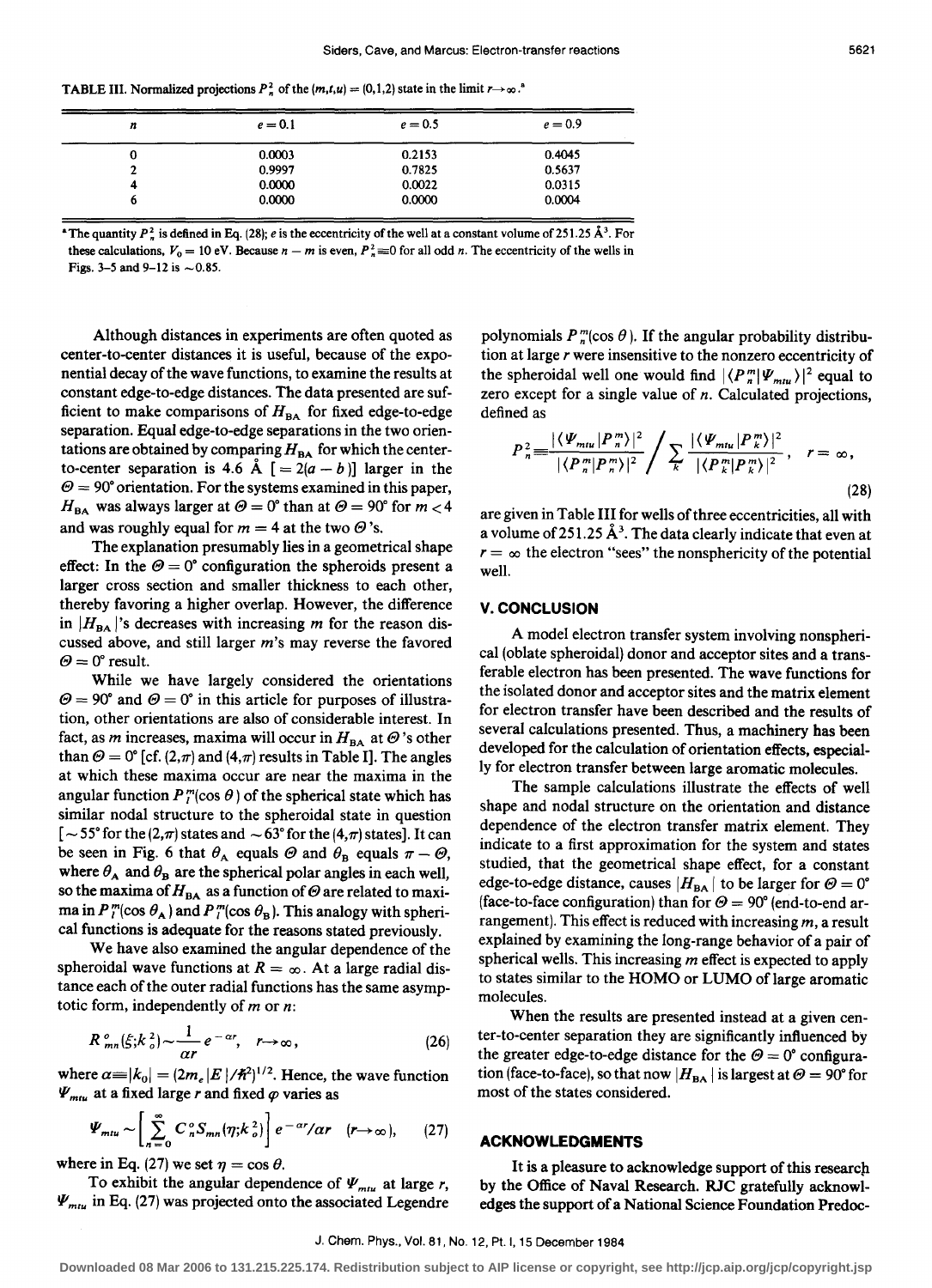# **APPENDIX A: GOLDEN RULE RATE EXPRESSION AND MATRIX ELEMENTS**

The rate expression used to characterize electron transfer in this paper is a Golden Rule rate constant obtained by using a Born-Oppenheimer analysis by  $Holstein^{43}$  and has been presented in a paper by Kestner *et al.*<sup>10</sup> Another presentation of the derivation which corrects some typographical errors there is found in Ref. 44. The pertinent results are particularized below to the present model.

The rate expression for transfer of an electron from site *A* to site *B* when only a single electronic state is assumed on either site may be written in the Golden Rule and Condon approximations as

I

$$
\varepsilon_{\mathbf{B}-\mathbf{A}} = \frac{2\pi}{\hbar} |T_{\mathbf{B}\mathbf{A}}|^2 \left(\frac{1}{Q_A} \sum_{\mathbf{v_A}, \mathbf{v_B}} e^{-E_{\mathbf{v_A}}/kT}\right)
$$

$$
\times |\langle \mathbf{v_B} | \mathbf{v_A} \rangle|^2 \delta(E_{\mathbf{v_B}} - E_{\mathbf{v_A}})\right). \tag{A1}
$$

In Eq.  $(A1)$   $v_A$  denotes one of a set of nuclear wave functions appropriate to the electron being localized at site A,  $v_B$  denotes a similar set for the electron localized at site B, and  $Q_A$ is the nuclear partition function appropriate to the electron being localized on site A. For the case of nonorthogonal electronic basis states,  $T_{BA}$  is equal to

(A2)

$$
T_{BA} = \frac{\int \Psi^{B^*} V^B \Psi^A d\tau - \left(\int \Psi^{A^*} \Psi^B d\tau\right) \left(\int \Psi^{A^*} V^B \Psi^A d\tau\right)}{1 - \left|\int \Psi^{A^*} \Psi^B d\tau\right|^2}.
$$

We define

we define  
\n
$$
H_{BA} \equiv \int \Psi^{B*} V^{B} \Psi^{A} d\tau, \quad S_{AB} = \int \Psi^{A*} \Psi^{B} d\tau,
$$
\n
$$
H_{AA} \equiv \int \Psi^{A*} V^{B} \Psi^{A} d\tau.
$$
\n(A3)

For the type of potential used in this study, the integrals  $H_{BA}$ and  $H_{AA}$  over all space are reduced to integrals over well B, since  $V^B$  is zero outside well B. One thus obtains Eq. (9).

# **APPENDIX B: SPHERICAL WAVE FUNCTIONS AND THEIR ELECTRON TRANSFER MATRIX ELEMENTS**

### **1. Spherical wave functions**

In the spherical limit  $a \rightarrow b$ , the wave function of Eq. (6) assumes the simpler form given in Eq.  $(B1)$ , where *l* is the total angular momentum quantum number.  $\Psi_{ml}(r,\theta,\varphi;E)$ 

$$
=A_{l} N_{ml} \Phi_{m}(\varphi) P_{l}^{m}(\cos \theta) \begin{cases} j_{l}(\beta r)k_{l}(\alpha b)/j_{l}(\beta b), & r \leq b, \\ k_{l}(\alpha r), & r \geq b. \end{cases}
$$
 (B1)

b is the radius of the spherical well,  $\beta = [2m_e(V_0 + E)]^{1/2}/\hbar, \quad \alpha = [-2m_eE]^{1/2}/\hbar, \quad \text{and}$  $\Phi_m(\varphi)$  is any linear combination of cos  $m\varphi$  and sin  $m\varphi$  with the absolute square of the coefficients equal to 1. The angular function  $P_l^m$  is an associated Legendre polynomial. We have used the definition of  $P_l^m$  given by Arfken.<sup>45</sup> The constants  $A_1$  and  $N_{ml}$  are normalization constants for the radial part of the wave function and for the  $(m,l)$  spherical harmonic, respectively:

tively:  
\n
$$
A_{l} = \left\{ \frac{k_{l}^{2}(\alpha b)}{j_{l}^{2}(\beta b)} \int_{0}^{b} j_{l}^{2}(\beta r) r^{2} dr + \int_{b}^{\infty} k_{l}^{2}(\alpha r) r^{2} dr \right\}^{-1/2}
$$
\n(B2)

$$
N_{ml} = \left\{ \frac{2}{2l+1} \frac{(l+m)!}{(l-m)!} v \right\}^{-1/2},
$$
(B3)

where v is  $2\pi$  if  $m = 0$  and  $\pi$  for  $m \neq 0$ . The  $\Psi_{ml}$  given by Eq. (B1) is clearly continuous at the boundary  $r = b$ . The value of E in  $\alpha$  and  $\beta$  was determined by making  $\partial \Psi_{m}/\partial r$  continuous there.<sup>39</sup> To compare the spherical  $(m, l)$  states with the spheroidal  $(m,\pi)$  states having similar nodal structure we use the relation  $l = m + 1$ . Spherical  $(m, l) = (0, 0)$  states correspond to the  $(0,\sigma)$  states used in Sec. II.

The integrals in Eq. (B2) can be evaluated in closed form to yield

$$
A_{i} = \{k_{i-1}(ab)k_{i+1}(ab) - [k_{i}^{2}(ab)/j_{i}^{2}(bb)\]
$$
  
 
$$
\times j_{i-1}(bb)j_{i+1}(bb)\}^{-1/2}(2/b^{3})^{1/2}.
$$
 (B4)

# **2. Analytical matrix elements for spherical wave functions**

It is possible to transform the matrix element  $H_{BA}$ , which is defined as a three-dimensional volume integral in Eq. (A3), to a two-dimensional surface integral. A method due to Bardeen<sup>46</sup> is used to effect the transformation.

For simplicity, the following discussion is restricted to the special case in which the same wave function is used in each well. That is, both wells have equal radius and depth, and  $(m, l)$  is the same for both  $\Psi_{ml}^{\mathbf{A}}$  and  $\Psi_{ml}^{\mathbf{B}}$ . For this case,  $H_{BA}$  is defined as in Eq. (B5),

$$
H_{\text{BA}} \equiv -V_0 \int_{\text{well B}} \Psi^A \Psi^B{}^{\dagger} d\tau_B. \tag{B5}
$$

In well B,  $-V_0 \Psi^{B*}$  equals  $(E-T)\Psi^{B*}$  and hence Eq. (B5) becomes

$$
H_{\rm BA} = \int_{\text{well B}} \Psi^{\rm A} (E - T) \Psi^{\rm B \bullet} d\tau_{\rm B}.
$$
 (B6)

The subscripts ml on  $\Psi_{ml}^{\mathbf{A}}$  and  $\Psi_{ml}^{\mathbf{B}}$  have been suppressed. Here T is the kinetic energy operator  $-\hbar^2 \nabla^2/2m_e$ . It is assumed in what follows that the centers of the wells lie along the *z* axis of a right circular cylindrical coordinate system,

**Downloaded 08 Mar 2006 to 131.215.225.174. Redistribution subject to AIP license or copyright, see http://jcp.aip.org/jcp/copyright.jsp**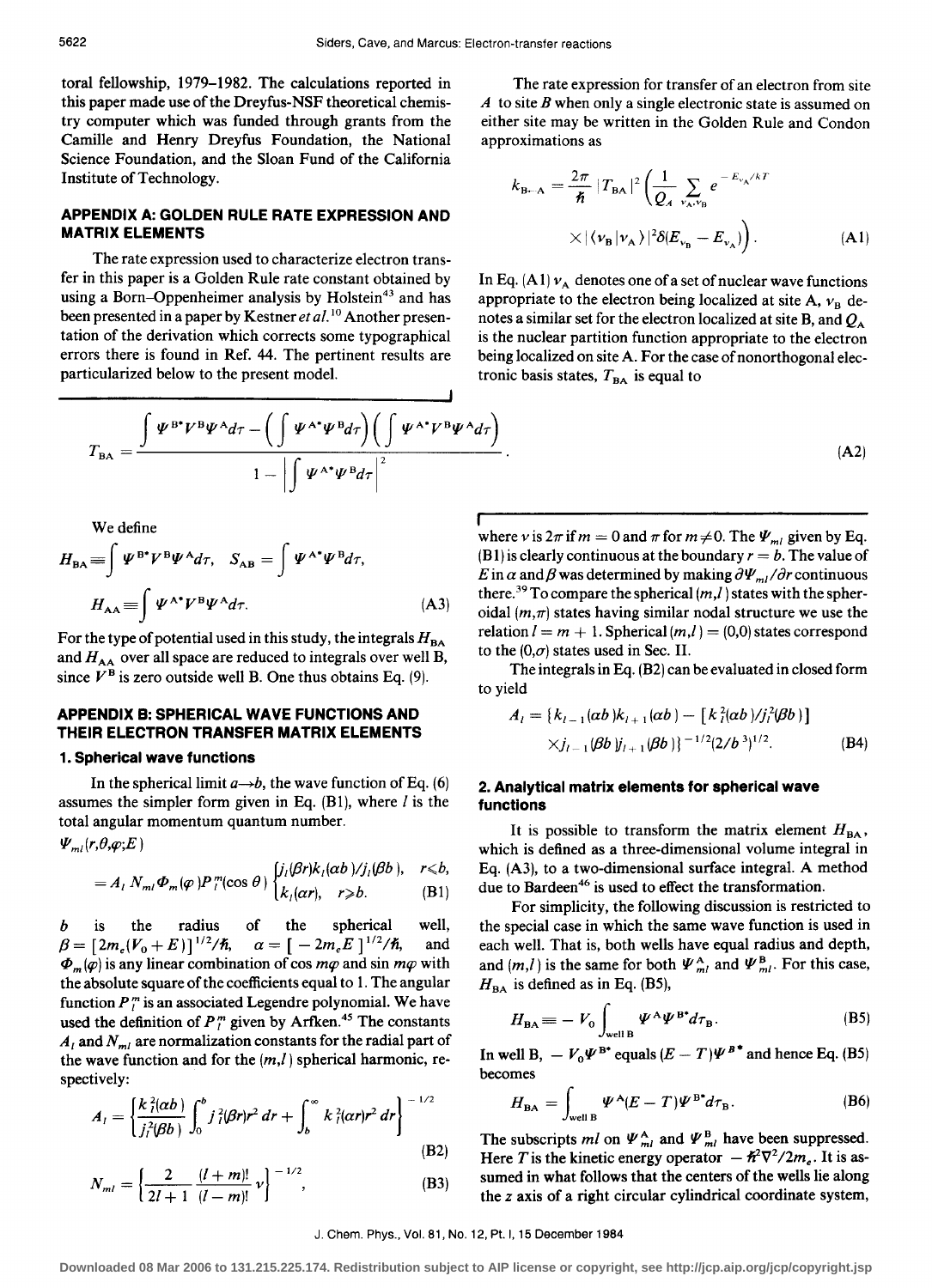well B at  $z = +R/2$ , and well A at  $z = -R/2$ . The region of integration may be extended beyond the boundary of well B since  $(E - T)\Psi^{\text{B*}}$  vanishes outside well B. In particular, the region  $z\ge0$ , will be used. Also,  $\Psi^A E$  equals  $T\Psi^A$  in any region that does not include well A, so Eq. (B6) yields

$$
H_{\text{BA}} = \frac{-\hslash^2}{2m_e} \int_{z>0} (\Psi^{\text{B*}} \nabla^2 \Psi^{\text{A}} - \Psi^{\text{A}} \nabla^2 \Psi^{\text{B*}}) d\tau. \tag{B7}
$$

Gauss' theorem applied to Eq. (B7) yields

$$
H_{BA} = \frac{-\hbar^2}{2m_e} \int_{\varphi=0}^{2\pi} \int_{r=0}^{\infty} \times \left( \Psi^A \frac{\partial \Psi^B}{\partial z} - \Psi^{B^*} \frac{\partial \Psi^A}{\partial z} \right) r \, dr \, d\varphi. \tag{B8}
$$

Gauss' theorem is applicable to Eq. (B7) because the discontinuity in  $\nabla^2 \Psi^B$  is merely a step discontinuity on the boundary of well B. The integral in Eq. (B8) is written in right circular cylindrical coordinates  $(r, \varphi, z)$ . The surface of integration is the plane  $z = 0$ , located midway between the two wells.

Equation (B8) can be further simplified by making use of the symmetry of the wave functions. In particular,  $\Psi^A$  $=(-1)^{1-m}\Psi^B$  and  $\partial \Psi^A/\partial z=(-1)^{1-m+1}\partial \Psi^B/\partial z$  at  $z=0$ . We have

$$
H_{\text{BA}} = \frac{\hbar^2}{2m_e} \int_{\varphi=0}^{2\pi} \int_{r=0}^{\infty} (-1)^{l-m} \times \left( \Psi^A \frac{\partial \Psi^A}{\partial z} + \Psi^{A^*} \frac{\partial \Psi^A}{\partial z} \right) r \, dr \, d\varphi. \tag{B9}
$$

We have used Eq. (B9) to evaluate  $H_{BA}$  for three particular cases:  $(m,l) = (0,0), (0,1),$  and  $(1,1)$ . Explicit expressions are given in Eqs. (B10)-(B12), wells B and A centered at  $z = \pm R/2$ , on the line  $x = y = 0$ ,

$$
H_{\rm BA} = -\frac{\hbar^2 A_0^2}{2m_e \alpha^2 R} \exp(-\alpha R), \quad m = 0, \quad l = 0.
$$
 (B10)

$$
H_{BA} = \frac{\hbar^2 3A \frac{2}{1}}{m_e \alpha^4 R^3} \left( 1 + \alpha R + \frac{\alpha^2 R^2}{2} \right)
$$

 $\times$ exp( $-\alpha R$ ),  $m = 0$ ,  $l = 1$ , (B11)

$$
H_{BA} = -\frac{\hbar^2 3A_{1}^{2}}{2m_{e}\alpha^{4}R^{3}}(1+\alpha R)
$$
  
×exp(-\alpha R),  $m = 1, l = 1.$  (B12)

These choices for  $(m,l)$  correspond for  $\Theta = 0^{\circ}$  to spheroidal states (0, $\sigma$ ), (0, $\pi$ ), and (1, $\sigma$ ), respectively. ( $\Theta$  is defined in Fig. 6.) For  $\Theta = 90^{\circ}$ , with parallel y axes, parallel z axes, and superimposed  $x$  axes in the two wells, Eq. (B10) corresponds to  $(0,\sigma)$  states and Eq. (B12) to  $(0,\pi)$  states. For  $\Theta = 90^\circ$  and  $(1,\sigma)$  states, Eq. (B11) applies if  $\Phi_m(\varphi) = \cos m\varphi$ , and Eq. (B12) applies if  $\Phi_m = \sin m\varphi$ . It is possible, in principle, to obtain analytical expressions for  $H_{BA}$  for states of higher  $m$ values. However, exact numerical results can be easily obtained for spherical wells and it was considered unnecessary to derive exact analytical ones for the present purposes. Approximate analytic ones will be given elsewhere.



FIG. 13. Dependence of  $-2S_{BA}/V_0H_{BA}$  for spherical wells on the separation distance *R* between the well centers. The well radius is 3.9145 A and  $E = -1.1525$  eV for all states. The spherical states are labeled as  $(m,l)$ .  $[V_0 = 2.48973 \text{ eV for } (m,l) = (0,0), \text{ and } V_0 = 4.19903 \text{ eV for } (m,l) = (0,1).]$ 

## **3. Comparison of electronic matrix elements to overlap integrals for spherical wells**

In an earlier theoretical study of orientation effects<sup>19</sup> it was assumed that the matrix element  $H_{BA}$  is approximately proportional to the overlap integral  $S_{BA}$ . For  $(m,l) = (0,0)$ states (i.e., states for which  $l = m = 0$  with spherical wells of radius  $b$ ) the overlap is given by

$$
S_{BA} (l = 0) = \frac{A_0^2 \exp(-\alpha R)}{2\alpha^4 R} \times \left[ \frac{4\alpha^2}{\alpha^2 + \beta^2} + 1 - e^{-2\alpha b} + \alpha (R - 2b) \right].
$$
\n(B13)

Using Eq. (B10) for  $H_{BA}$ , one finds the ratio of  $S_{BA}$  to  $H_{BA}$  is given by

$$
-\frac{V_{o}S_{BA}}{2H_{BA}} = 1 + \frac{V_{o}}{4|E|} [1 - e^{-2ab} + \alpha(R - 2b)],
$$
  
m = l = 0. (B14)

For spherical  $(m, l) = (0, 1)$  states at orientations  $\Theta = 0^{\circ}$ and  $\Theta = 90^\circ$ ,  $H_{BA}$  is given by Eqs. (B11) and (B12). No closed form expressions for  $S_{BA}$  are available, but these overlap integrals are readily evaluated numerically. The results are shown in Fig. 13.

Since  $H_{BA}$  is the overlap of the two functions in well B multiplied by  $V_0^B$  the quantity plotted would be approximately constant if  $S_{BA}$  were proportional to  $H_{BA}$ . It is seen that the ratio grows linearly with distance and depends on orientation. Over short variations of distance proportionality may be an adequate approximation but for large variations it clearly breaks down.

On the basis of the spheroidal results in Table I we again expect  $T_{BA} \approx H_{BA}$  to within 10%, at least for the results in Fig. 13, for which  $R > 10$  Å. On this basis, Fig. 13 also represents a plot of the ratio  $-V_0 S_{BA} / 2T_{BA}$ .

<sup>1</sup>V. V. Klimov, A. V. Klevanik, V. A. Shuvalov, and A. A. Krasnovsky, FEBS Lett. 82, 183 (1977).

#### J. Chem. Phys., Vol. 81, No.12, Pt. I, 15 December 1984